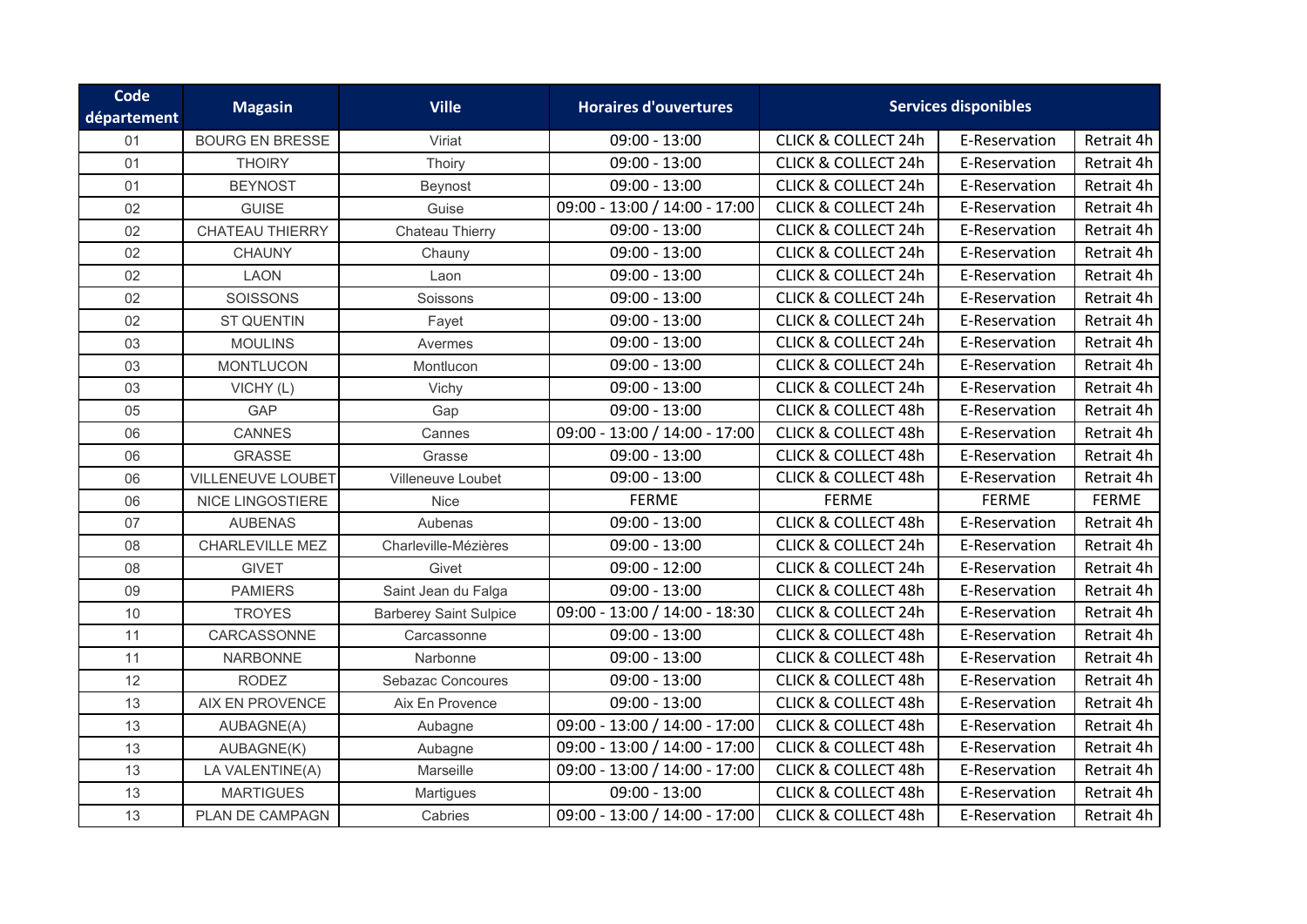| 13 | <b>TARASCON</b>   | Tarascon                     | $09:00 - 13:00$               | <b>CLICK &amp; COLLECT 48h</b> | E-Reservation | Retrait 4h   |
|----|-------------------|------------------------------|-------------------------------|--------------------------------|---------------|--------------|
| 14 | <b>CAEN ROTS</b>  | Rots                         | $09:00 - 13:00$               | <b>CLICK &amp; COLLECT 24h</b> | E-Reservation | Retrait 4h   |
| 14 | <b>LISIEUX</b>    | Lisieux                      | $09:00 - 13:00$               | <b>CLICK &amp; COLLECT 24h</b> | E-Reservation | Retrait 4h   |
| 14 | MONDEVILLE        | Mondeville                   | $09:00 - 13:00$               | <b>CLICK &amp; COLLECT 24h</b> | E-Reservation | Retrait 4h   |
| 15 | <b>AURILLAC</b>   | Aurillac                     | $09:00 - 13:00$               | <b>CLICK &amp; COLLECT 24h</b> | E-Reservation | Retrait 4h   |
| 15 | <b>ST FLOUR</b>   | Saint-Flour                  | $09:00 - 13:00$               | <b>CLICK &amp; COLLECT 24h</b> | E-Reservation | Retrait 4h   |
| 16 | ANGOULEME         | La Couronne                  | $09:00 - 13:00$               | <b>CLICK &amp; COLLECT 48h</b> | E-Reservation | Retrait 4h   |
| 17 | LA ROCHELLE       | Puilboreau                   | 09:00 - 13:00 / 14:00 - 17:00 | <b>CLICK &amp; COLLECT 48h</b> | E-Reservation | Retrait 4h   |
| 17 | <b>ROCHEFORT</b>  | Rochefort                    | <b>FERME</b>                  | <b>FERME</b>                   | <b>FERME</b>  | <b>FERME</b> |
| 17 | <b>SAINTES</b>    | Saintes                      | <b>FERME</b>                  | <b>FERME</b>                   | <b>FERME</b>  | <b>FERME</b> |
| 18 | <b>BOURGES</b>    | Saint Germain Du Puy         | $09:00 - 13:00$               | <b>CLICK &amp; COLLECT 24h</b> | E-Reservation | Retrait 4h   |
| 18 | ST AMAND MONTRO   | <b>Saint Amand Montrond</b>  | $09:00 - 13:00$               | <b>CLICK &amp; COLLECT 24h</b> | E-Reservation | Retrait 4h   |
| 19 | BRIVE (L)         | <b>Brive La Gaillarde</b>    | $09:00 - 13:00$               | <b>CLICK &amp; COLLECT 24h</b> | E-Reservation | Retrait 4h   |
| 20 | <b>AJACCIO</b>    | Sarrola Carcopino            | $09:00 - 13:00$               | <b>CLICK &amp; COLLECT 48h</b> | E-Reservation | Retrait 4h   |
| 20 | <b>BASTIA</b>     | <b>Biguglia</b>              | $09:00 - 13:00$               | <b>CLICK &amp; COLLECT 48h</b> | E-Reservation | Retrait 4h   |
| 21 | <b>CHENOVE</b>    | Chenove                      | $09:00 - 13:00$               | <b>CLICK &amp; COLLECT 24h</b> | E-Reservation | Retrait 4h   |
| 21 | QUETIGNY          | Quetigny                     | $09:00 - 13:00$               | <b>CLICK &amp; COLLECT 24h</b> | E-Reservation | Retrait 4h   |
| 22 | <b>GUINGAMP</b>   | Saint Agathon                | <b>FERME</b>                  | <b>FERME</b>                   | <b>FERME</b>  | <b>FERME</b> |
| 22 | <b>LANNION</b>    | Saint Quay Perros            | <b>FERME</b>                  | <b>FERME</b>                   | <b>FERME</b>  | <b>FERME</b> |
| 22 | <b>ST BRIEUC</b>  | Langueux                     | $09:00 - 13:00$               | <b>CLICK &amp; COLLECT 48h</b> | E-Reservation | Retrait 4h   |
| 24 | <b>PERIGUEUX</b>  | <b>Boulazac Isle Manoire</b> | $09:00 - 13:00$               | <b>CLICK &amp; COLLECT 48h</b> | E-Reservation | Retrait 4h   |
| 24 | <b>BERGERAC</b>   | Bergerac                     | $09:00 - 13:00$               | <b>CLICK &amp; COLLECT 48h</b> | E-Reservation | Retrait 4h   |
| 25 | <b>EXINCOURT</b>  | Exincourt                    | $09:00 - 13:00$               | <b>CLICK &amp; COLLECT 24h</b> | E-Reservation | Retrait 4h   |
| 25 | <b>BESANCON</b>   | Besancon                     | $09:00 - 13:00$               | <b>CLICK &amp; COLLECT 24h</b> | E-Reservation | Retrait 4h   |
| 25 | <b>MORTEAU</b>    | Morteau                      | <b>FERME</b>                  | <b>FERME</b>                   | <b>FERME</b>  | <b>FERME</b> |
| 25 | <b>PONTARLIER</b> | Pontarlier                   | $09:00 - 13:00$               | <b>CLICK &amp; COLLECT 24h</b> | E-Reservation | Retrait 4h   |
| 26 | VALENCE(A)        | Valence                      | $09:00 - 13:00$               | <b>CLICK &amp; COLLECT 24h</b> | E-Reservation | Retrait 4h   |
| 26 | <b>MONTELIMAR</b> | Montélimar                   | $09:00 - 13:00$               | <b>CLICK &amp; COLLECT 48h</b> | E-Reservation | Retrait 4h   |
| 27 | AUBEVOYE          | Aubevoye                     | <b>FERME</b>                  | <b>FERME</b>                   | <b>FERME</b>  | <b>FERME</b> |
| 27 | <b>BERNAY</b>     | Bernay                       | $09:00 - 13:00$               | <b>CLICK &amp; COLLECT 24h</b> | E-Reservation | Retrait 4h   |
| 27 | <b>EVREUX</b>     | Evreux                       | $09:00 - 13:00$               | <b>CLICK &amp; COLLECT 24h</b> | E-Reservation | Retrait 4h   |
| 27 | PONT AUDEMER      | Pont-Audemer                 | $09:00 - 13:00$               | <b>CLICK &amp; COLLECT 24h</b> | E-Reservation | Retrait 4h   |
| 27 | <b>GISORS</b>     | Gisors                       | $10:00 - 19:00$               | <b>CLICK &amp; COLLECT 24h</b> | E-Reservation | Retrait 4h   |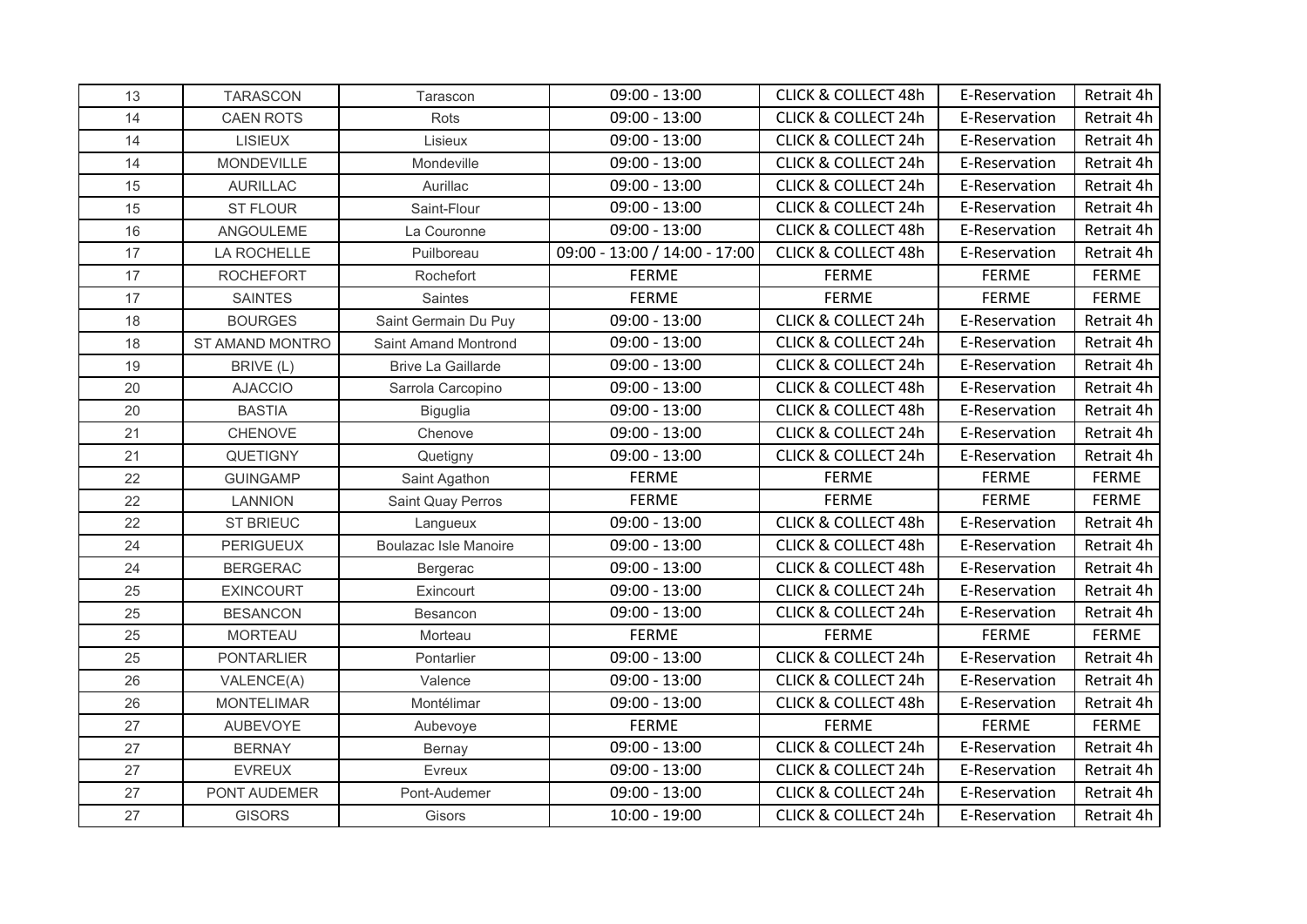| 27 | <b>VERNEUIL SUR AV</b> | Verneuil d'Avre et d'Iton | $09:00 - 13:00$               | <b>CLICK &amp; COLLECT 24h</b> | E-Reservation | Retrait 4h   |
|----|------------------------|---------------------------|-------------------------------|--------------------------------|---------------|--------------|
| 27 | <b>VERNON</b>          | <b>Saint Marcel</b>       | $09:00 - 13:00$               | <b>CLICK &amp; COLLECT 24h</b> | E-Reservation | Retrait 4h   |
| 28 | <b>CHARTRES</b>        | Chartres                  | $09:00 - 13:00$               | <b>CLICK &amp; COLLECT 24h</b> | E-Reservation | Retrait 4h   |
| 28 | DREUX (L)              | <b>Dreux</b>              | $09:00 - 13:00$               | <b>CLICK &amp; COLLECT 24h</b> | E-Reservation | Retrait 4h   |
| 28 | CHATEAUDUN             | Saint Denis Les Ponts     | $09:00 - 13:00$               | <b>CLICK &amp; COLLECT 24h</b> | E-Reservation | Retrait 4h   |
| 29 | QUIMPERLE              | Mellac                    | $09:00 - 13:00$               | <b>CLICK &amp; COLLECT 48h</b> | E-Reservation | Retrait 4h   |
| 29 | BREST(L)               | <b>Brest</b>              | 09:00 - 13:00 / 14:00 - 17:00 | <b>CLICK &amp; COLLECT 48h</b> | E-Reservation | Retrait 4h   |
| 29 | <b>MORLAIX</b>         | Saint Martin Des Champs   | <b>FERME</b>                  | <b>FERME</b>                   | <b>FERME</b>  | <b>FERME</b> |
| 29 | QUIMPER                | Quimper                   | $09:00 - 13:00$               | <b>CLICK &amp; COLLECT 48h</b> | E-Reservation | Retrait 4h   |
| 30 | NIMES (L)              | Nimes                     | 09:00 - 13:00 / 14:00 - 17:00 | <b>CLICK &amp; COLLECT 48h</b> | E-Reservation | Retrait 4h   |
| 30 | <b>ALES</b>            | Alès                      | 09:00 - 13:00 / 14:00 - 17:00 | <b>CLICK &amp; COLLECT 48h</b> | E-Reservation | Retrait 4h   |
| 30 | <b>BAGNOLS SUR CEZ</b> | <b>Bagnols Sur Ceze</b>   | $09:00 - 13:00$               | <b>CLICK &amp; COLLECT 48h</b> | E-Reservation | Retrait 4h   |
| 31 | BLAGNAC(A)             | Blagnac                   | $09:00 - 13:00$               | <b>CLICK &amp; COLLECT 48h</b> | E-Reservation | Retrait 4h   |
| 31 | BLAGNAC(K)             | Blagnac                   | $09:00 - 13:00$               | <b>CLICK &amp; COLLECT 48h</b> | E-Reservation | Retrait 4h   |
| 31 | LAUNAGUET              | Fonbeauzard               | $09:00 - 13:00$               | <b>CLICK &amp; COLLECT 48h</b> | E-Reservation | Retrait 4h   |
| 31 | <b>ST GAUDENS</b>      | Estancarbon               | $09:00 - 13:00$               | <b>CLICK &amp; COLLECT 48h</b> | E-Reservation | Retrait 4h   |
| 31 | <b>GRAMONT</b>         | Toulouse                  | $09:00 - 13:00$               | <b>CLICK &amp; COLLECT 48h</b> | E-Reservation | Retrait 4h   |
| 31 | PORTET SUR GARO        | Portet sur Garonne        | 09:00 - 13:00 / 14:00 - 17:00 | <b>CLICK &amp; COLLECT 48h</b> | E-Reservation | Retrait 4h   |
| 32 | <b>AUCH</b>            | Auch                      | $09:00 - 13:00$               | <b>CLICK &amp; COLLECT 48h</b> | E-Reservation | Retrait 4h   |
| 33 | <b>AVENSAN</b>         | Avensan                   | <b>FERME</b>                  | <b>FERME</b>                   | <b>FERME</b>  | <b>FERME</b> |
| 33 | <b>BEGLES</b>          | Villenave-d'Ornon         | $09:00 - 13:00$               | <b>CLICK &amp; COLLECT 48h</b> | E-Reservation | Retrait 4h   |
| 33 | <b>BIGANOS</b>         | <b>Biganos</b>            | $09:00 - 13:00$               | <b>CLICK &amp; COLLECT 48h</b> | E-Reservation | Retrait 4h   |
| 33 | <b>BORDEAUX</b>        | Bordeaux                  | <b>FERME</b>                  | <b>FERME</b>                   | <b>FERME</b>  | <b>FERME</b> |
| 33 | <b>MERIGNAC</b>        | Merignac                  | 09:00 - 13:00 / 14:00 - 17:00 | <b>CLICK &amp; COLLECT 48h</b> | E-Reservation | Retrait 4h   |
| 33 | <b>LIBOURNE</b>        | Libourne                  | $09:30 - 18:00$               | <b>CLICK &amp; COLLECT 48h</b> | E-Reservation | Retrait 4h   |
| 33 | STE EULALIE            | Sainte Eulalie            | $09:00 - 13:00$               | <b>CLICK &amp; COLLECT 48h</b> | E-Reservation | Retrait 4h   |
| 34 | <b>BEZIERS</b>         | <b>Beziers</b>            | $09:00 - 13:00$               | <b>CLICK &amp; COLLECT 48h</b> | E-Reservation | Retrait 4h   |
| 34 | <b>CLERMONT L'HERA</b> | Clermont L Herault        | $09:00 - 13:00$               | <b>CLICK &amp; COLLECT 48h</b> | E-Reservation | Retrait 4h   |
| 34 | <b>PEROLS</b>          | Pérols                    | $09:00 - 13:00$               | <b>CLICK &amp; COLLECT 48h</b> | E-Reservation | Retrait 4h   |
| 34 | AGDE                   | Agde                      | $09:00 - 13:00$               | <b>CLICK &amp; COLLECT 48h</b> | E-Reservation | Retrait 4h   |
| 34 | LUNEL                  | Lunel                     | $09:00 - 13:00$               | <b>CLICK &amp; COLLECT 48h</b> | E-Reservation | Retrait 4h   |
| 34 | <b>ST AUNES</b>        | Saint Aunes               | $09:00 - 13:00$               | <b>CLICK &amp; COLLECT 48h</b> | E-Reservation | Retrait 4h   |
| 34 | <b>ST CLEMENT RIVI</b> | Saint Clement De Riviere  | $09:00 - 13:00$               | <b>CLICK &amp; COLLECT 48h</b> | E-Reservation | Retrait 4h   |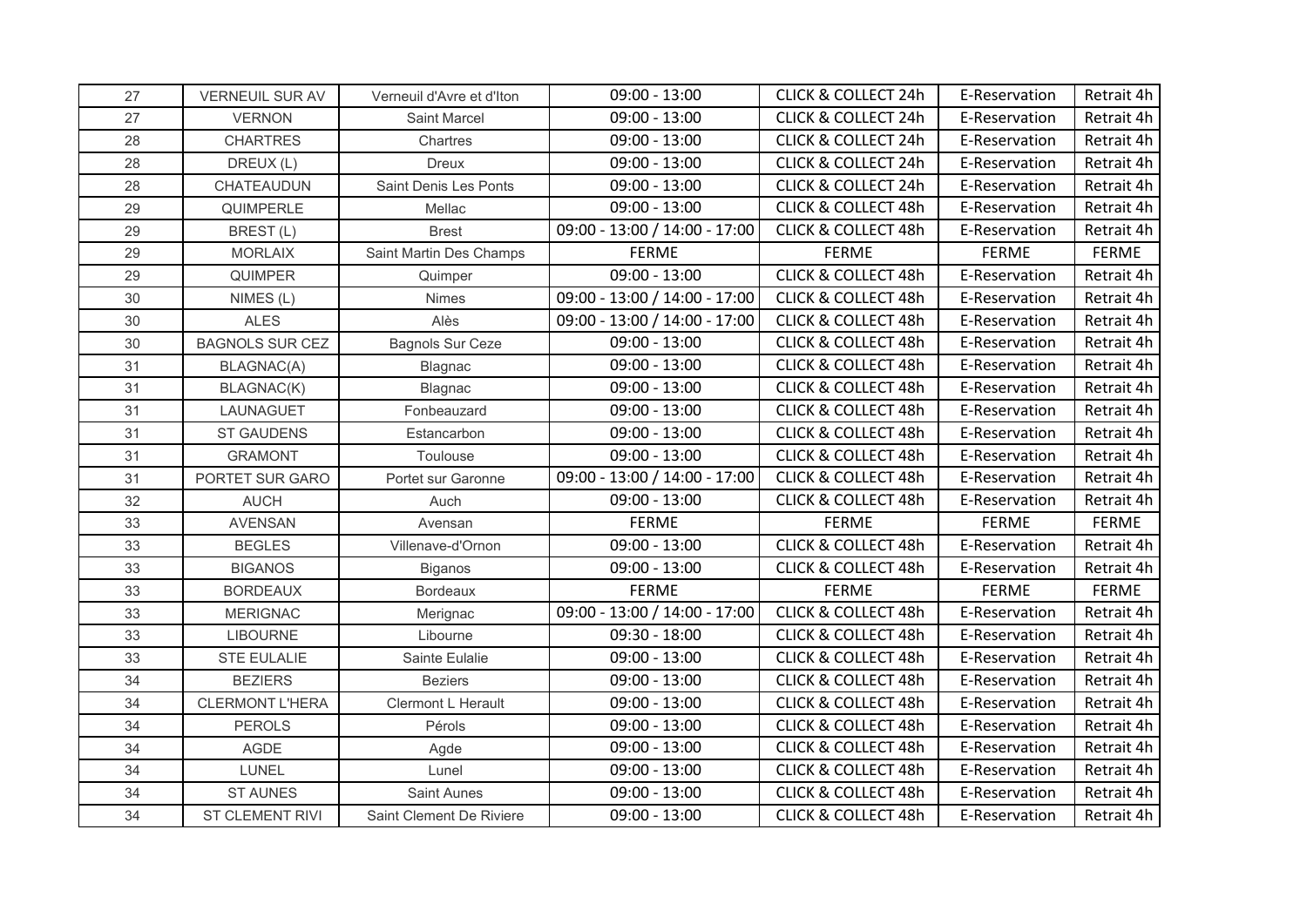| 34 | ST JEAN DE VEDA        | Saint Jean De Vedas     | 09:00 - 13:00 / 14:00 - 17:00 | <b>CLICK &amp; COLLECT 48h</b> | E-Reservation | Retrait 4h   |
|----|------------------------|-------------------------|-------------------------------|--------------------------------|---------------|--------------|
| 35 | <b>BRUZ</b>            | <b>Bruz</b>             | $09:00 - 13:00$               | <b>CLICK &amp; COLLECT 48h</b> | E-Reservation | Retrait 4h   |
| 35 | <b>VITRE</b>           | Vitre                   | $09:00 - 13:00$               | <b>CLICK &amp; COLLECT 48h</b> | E-Reservation | Retrait 4h   |
| 35 | REDON (L)              | Redon                   | $09:00 - 13:00$               | <b>CLICK &amp; COLLECT 48h</b> | E-Reservation | Retrait 4h   |
| 35 | <b>RENNES</b>          | Rennes                  | 09:00 - 13:00 / 14:00 - 17:00 | <b>CLICK &amp; COLLECT 48h</b> | E-Reservation | Retrait 4h   |
| 35 | <b>RENNES CHANTEPI</b> | Chantepie               | $09:00 - 13:00$               | <b>CLICK &amp; COLLECT 48h</b> | E-Reservation | Retrait 4h   |
| 35 | <b>RENNES ST GREGO</b> | Saint Gregoire          | <b>FERME</b>                  | <b>FERME</b>                   | <b>FERME</b>  | <b>FERME</b> |
| 35 | <b>ST MALO</b>         | Saint-Malo              | $09:00 - 13:00$               | <b>CLICK &amp; COLLECT 48h</b> | E-Reservation | Retrait 4h   |
| 36 | CHATEAUROUX            | Saint Maur              | $09:00 - 13:00$               | <b>CLICK &amp; COLLECT 24h</b> | E-Reservation | Retrait 4h   |
| 37 | CHAMBRAY LES TO        | Chambray Les Tours      | $09:00 - 13:00$               | <b>CLICK &amp; COLLECT 24h</b> | E-Reservation | Retrait 4h   |
| 37 | TOURS (L)              | Tours                   | $09:00 - 13:00$               | <b>CLICK &amp; COLLECT 24h</b> | E-Reservation | Retrait 4h   |
| 38 | COMBOIRE               | Échirolles              | $09:00 - 13:00$               | <b>CLICK &amp; COLLECT 24h</b> | E-Reservation | Retrait 4h   |
| 38 | L'ISLE D'ABEAU         | L Isle D Abeau          | 09:00 - 13:00 / 14:00 - 17:00 | <b>CLICK &amp; COLLECT 24h</b> | E-Reservation | Retrait 4h   |
| 38 | <b>ST EGREVE</b>       | Saint Egreve            | $09:00 - 13:00$               | <b>CLICK &amp; COLLECT 24h</b> | E-Reservation | Retrait 4h   |
| 38 | ST MARTIN D'HER        | Saint Martin D Heres    | $09:00 - 13:00$               | <b>CLICK &amp; COLLECT 24h</b> | E-Reservation | Retrait 4h   |
| 38 | <b>VOIRON</b>          | Voiron                  | $09:00 - 13:00$               | <b>CLICK &amp; COLLECT 24h</b> | E-Reservation | Retrait 4h   |
| 38 | <b>CHANAS</b>          | Salaise Sur Sanne       | $09:00 - 13:00$               | <b>CLICK &amp; COLLECT 24h</b> | E-Reservation | Retrait 4h   |
| 39 | <b>DOLE</b>            | Dole                    | $09:00 - 13:00$               | <b>CLICK &amp; COLLECT 24h</b> | E-Reservation | Retrait 4h   |
| 39 | LONS LE SAUNIER        | Montmorot               | $09:00 - 13:00$               | <b>CLICK &amp; COLLECT 24h</b> | E-Reservation | Retrait 4h   |
| 40 | MONT DE MARSANT        | Saint Pierre Du Mont    | $09:00 - 13:00$               | <b>CLICK &amp; COLLECT 48h</b> | E-Reservation | Retrait 4h   |
| 40 | ST PAUL LES DAX        | Saint Paul Les Dax      | $09:00 - 13:00$               | <b>CLICK &amp; COLLECT 48h</b> | E-Reservation | Retrait 4h   |
| 41 | BLOIS (L)              | Villebarou              | $09:00 - 13:00$               | <b>CLICK &amp; COLLECT 24h</b> | E-Reservation | Retrait 4h   |
| 42 | <b>BONSON</b>          | Bonson                  | $09:00 - 13:00$               | <b>CLICK &amp; COLLECT 24h</b> | E-Reservation | Retrait 4h   |
| 42 | FEURS (L)              | Feurs                   | <b>FERME</b>                  | <b>FERME</b>                   | <b>FERME</b>  | <b>FERME</b> |
| 42 | <b>ROANNE</b>          | Mably                   | $09:00 - 13:00$               | <b>CLICK &amp; COLLECT 24h</b> | E-Reservation | Retrait 4h   |
| 42 | ST ETIENNE             | Saint Etienne           | $09:00 - 13:00$               | <b>CLICK &amp; COLLECT 24h</b> | E-Reservation | Retrait 4h   |
| 43 | LE PUY EN VELAY        | <b>Brives-Charensac</b> | $09:00 - 13:00$               | <b>CLICK &amp; COLLECT 24h</b> | E-Reservation | Retrait 4h   |
| 44 | <b>ANCENIS</b>         | Saint Gereon            | $09:00 - 13:00$               | <b>CLICK &amp; COLLECT 48h</b> | E-Reservation | Retrait 4h   |
| 44 | CHATEAUBRIANT          | Chateaubriant           | $09:00 - 13:00$               | <b>CLICK &amp; COLLECT 48h</b> | E-Reservation | Retrait 4h   |
| 44 | NORT SUR ERDRE         | Nort Sur Erdre          | $09:00 - 13:00$               | <b>CLICK &amp; COLLECT 48h</b> | E-Reservation | Retrait 4h   |
| 44 | <b>PORNIC</b>          | Pornic                  | $09:00 - 13:00$               | <b>CLICK &amp; COLLECT 48h</b> | E-Reservation | Retrait 4h   |
| 44 | <b>NANTES</b>          | Saint Herblain          | 09:00 - 13:00 / 14:00 - 17:00 | <b>CLICK &amp; COLLECT 48h</b> | E-Reservation | Retrait 4h   |
| 44 | <b>NANTES B GOULAI</b> | <b>Basse Goulaine</b>   | 09:00 - 13:00 / 14:00 - 17:00 | <b>CLICK &amp; COLLECT 48h</b> | E-Reservation | Retrait 4h   |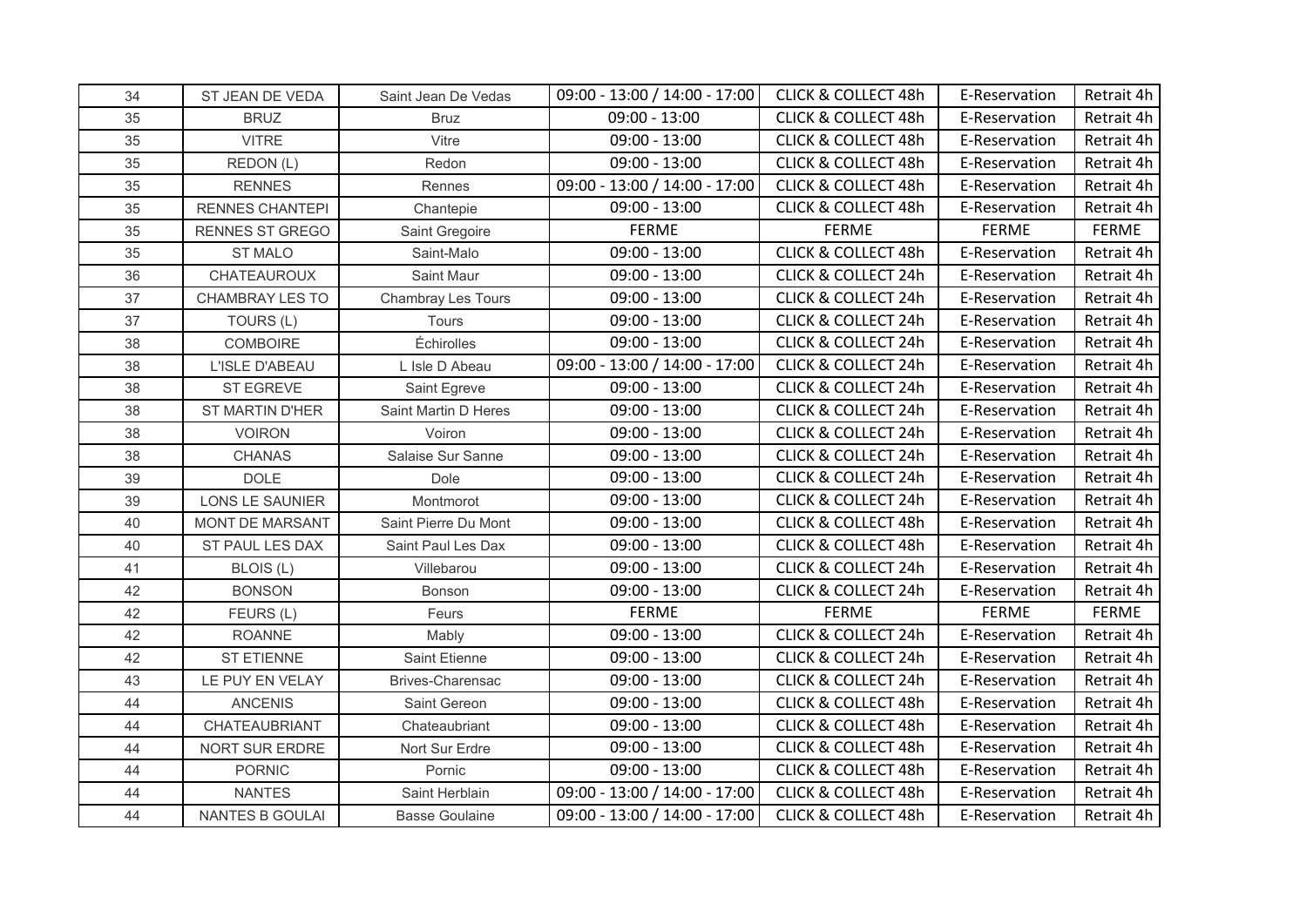| 44 | ST NAZAIRE             | Trignac                 | $09:00 - 13:00$               | <b>CLICK &amp; COLLECT 48h</b> | E-Reservation | Retrait 4h   |
|----|------------------------|-------------------------|-------------------------------|--------------------------------|---------------|--------------|
| 45 | <b>MONTARGIS</b>       | Amilly                  | $09:00 - 13:00$               | <b>CLICK &amp; COLLECT 24h</b> | E-Reservation | Retrait 4h   |
| 45 | <b>ORLEANS</b>         | Orléans                 | $09:00 - 13:00$               | <b>CLICK &amp; COLLECT 24h</b> | E-Reservation | Retrait 4h   |
| 45 | <b>SARAN</b>           | Saran                   | $09:00 - 13:00$               | <b>CLICK &amp; COLLECT 24h</b> | E-Reservation | Retrait 4h   |
| 45 | <b>CHECY</b>           | Checy                   | $09:00 - 13:00$               | <b>CLICK &amp; COLLECT 24h</b> | E-Reservation | Retrait 4h   |
| 46 | <b>CAHORS</b>          | Cahors                  | $09:00 - 13:00$               | <b>CLICK &amp; COLLECT 48h</b> | E-Reservation | Retrait 4h   |
| 47 | <b>MARMANDE</b>        | Marmande                | <b>FERME</b>                  | <b>FERME</b>                   | <b>FERME</b>  | <b>FERME</b> |
| 49 | <b>AVRILLE</b>         | Avrille                 | $09:00 - 13:00$               | <b>CLICK &amp; COLLECT 24h</b> | E-Reservation | Retrait 4h   |
| 49 | ANGERS                 | Angers                  | $09:00 - 13:00$               | <b>CLICK &amp; COLLECT 24h</b> |               |              |
| 49 | <b>SAUMUR</b>          | Saumur                  | $09:00 - 13:00$               | <b>CLICK &amp; COLLECT 24h</b> | E-Reservation | Retrait 4h   |
| 49 | <b>CHOLET</b>          | Cholet                  | $09:00 - 13:00$               | <b>CLICK &amp; COLLECT 24h</b> | E-Reservation | Retrait 4h   |
| 50 | <b>CHERBOURG</b>       | Tollevast               | $09:00 - 13:00$               | <b>CLICK &amp; COLLECT 24h</b> | E-Reservation | Retrait 4h   |
| 50 | <b>AVRANCHES</b>       | Saint Martin Des Champs | $09:00 - 13:00$               | <b>CLICK &amp; COLLECT 24h</b> | E-Reservation | Retrait 4h   |
| 50 | <b>COUTANCES</b>       | Coutances               | $09:00 - 13:00$               | <b>CLICK &amp; COLLECT 24h</b> | E-Reservation | Retrait 4h   |
| 50 | ST <sub>LO</sub>       | Agneaux                 | $09:00 - 13:00$               | <b>CLICK &amp; COLLECT 24h</b> | E-Reservation | Retrait 4h   |
| 51 | <b>CHALONS EN CHAM</b> | Saint Memmie            | $09:00 - 13:00$               | <b>CLICK &amp; COLLECT 24h</b> | E-Reservation | Retrait 4h   |
| 51 | CORMONTREUIL           | Reims                   | 09:00 - 13:00 / 14:00 - 17:00 | <b>CLICK &amp; COLLECT 24h</b> | E-Reservation | Retrait 4h   |
| 51 | EPERNAY                | Pierry                  | $09:00 - 13:00$               | <b>CLICK &amp; COLLECT 24h</b> | E-Reservation | Retrait 4h   |
| 51 | REIMS LA NEUVIL        | Reims                   | $09:00 - 13:00$               | <b>CLICK &amp; COLLECT 24h</b> | E-Reservation | Retrait 4h   |
| 52 | ST DIZIER              | Saint Dizier            | $09:00 - 13:00$               | <b>CLICK &amp; COLLECT 24h</b> | E-Reservation | Retrait 4h   |
| 53 | <b>MAYENNE</b>         | Mayenne                 | $09:00 - 13:00$               | <b>CLICK &amp; COLLECT 48h</b> | E-Reservation | Retrait 4h   |
| 53 | LAVAL (L)              | Laval                   | $09:00 - 13:00$               | <b>CLICK &amp; COLLECT 48h</b> | E-Reservation | Retrait 4h   |
| 53 | <b>ST FORT</b>         | Aze                     | <b>FERME</b>                  | <b>FERME</b>                   | <b>FERME</b>  | <b>FERME</b> |
| 54 | PONT A MOUSSON         | Pont A Mousson          | $09:00 - 13:00$               | <b>CLICK &amp; COLLECT 24h</b> | E-Reservation | Retrait 4h   |
| 54 | <b>ESSEY LES NANCY</b> | <b>Essey Les Nancy</b>  | $09:00 - 13:00$               | <b>CLICK &amp; COLLECT 24h</b> | E-Reservation | Retrait 4h   |
| 54 | <b>HOUDEMONT</b>       | Houdemont               | $09:00 - 13:00$               | <b>CLICK &amp; COLLECT 24h</b> | E-Reservation | Retrait 4h   |
| 54 | LUNEVILLE              | Moncel Les Luneville    | <b>FERME</b>                  | <b>FERME</b>                   | <b>FERME</b>  | <b>FERME</b> |
| 54 | <b>TOUL</b>            | Dommartin Les Toul      | <b>FERME</b>                  | <b>FERME</b>                   | <b>FERME</b>  | <b>FERME</b> |
| 55 | <b>VERDUN</b>          | Haudainville            | <b>FERME</b>                  | <b>FERME</b>                   | <b>FERME</b>  | <b>FERME</b> |
| 56 | <b>AURAY</b>           | Auray                   | $09:00 - 13:00$               | <b>CLICK &amp; COLLECT 48h</b> | E-Reservation | Retrait 4h   |
| 56 | <b>LORIENT</b>         | Lorient                 | $09:00 - 13:00$               | <b>CLICK &amp; COLLECT 48h</b> | E-Reservation | Retrait 4h   |
| 56 | <b>PONTIVY</b>         | Pontivy                 | <b>FERME</b>                  | <b>FERME</b>                   | <b>FERME</b>  | <b>FERME</b> |
| 56 | <b>VANNES</b>          | Vannes                  | $09:00 - 13:00$               | <b>CLICK &amp; COLLECT 48h</b> | E-Reservation | Retrait 4h   |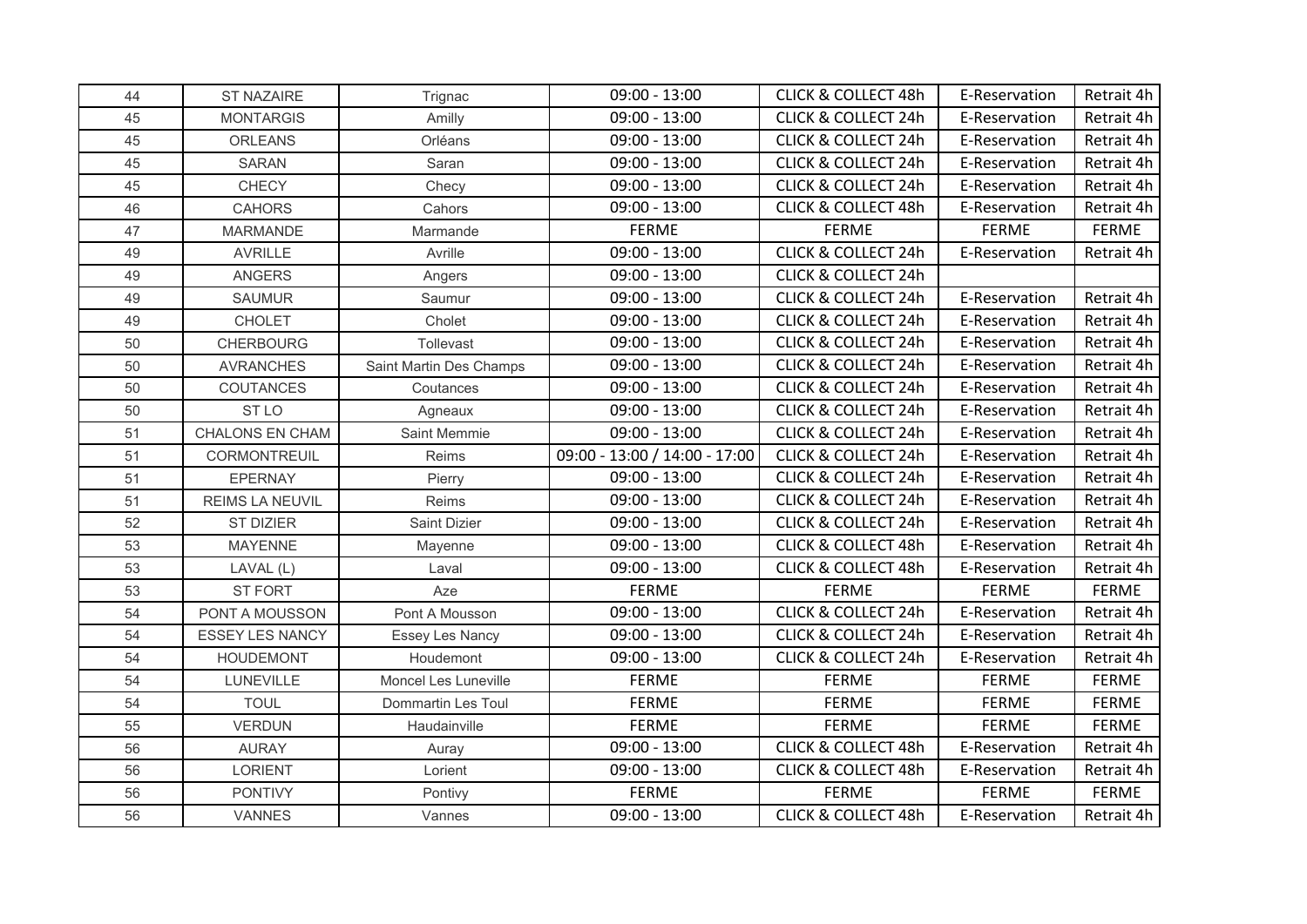| 57 | SARREBOURG             | Sarrebourg                 | <b>FERME</b>                  | <b>FERME</b>                   | <b>FERME</b>  | <b>FERME</b> |
|----|------------------------|----------------------------|-------------------------------|--------------------------------|---------------|--------------|
| 57 | CREUTZWALD             | Creutzwald                 | <b>FERME</b>                  | <b>FERME</b>                   | <b>FERME</b>  | <b>FERME</b> |
| 57 | <b>FORBACH</b>         | Forbach                    | <b>FERME</b>                  | <b>FERME</b>                   | <b>FERME</b>  | <b>FERME</b> |
| 57 | LONGEVILLE ST A        | Longeville Les Saint Avold | <b>FERME</b>                  | <b>FERME</b>                   | <b>FERME</b>  | <b>FERME</b> |
| 57 | MOULIN LES METZ        | Augny                      | $09:00 - 13:00$               | <b>CLICK &amp; COLLECT 24h</b> | E-Reservation | Retrait 4h   |
| 57 | <b>SARREGUEMINES</b>   | Sarreguemines              | <b>FERME</b>                  | <b>FERME</b>                   | <b>FERME</b>  | <b>FERME</b> |
| 57 | <b>SEMECOURT</b>       | Semecourt                  | $09:00 - 13:00$               | <b>CLICK &amp; COLLECT 24h</b> | E-Reservation | Retrait 4h   |
| 57 | THIONVILLE             | Thionville                 | 09:00 - 13:00 / 14:00 - 17:00 | CLICK & COLLECT 24h            | E-Reservation | Retrait 4h   |
| 58 | COSNE (L)              | Cosne-Cours-sur-Loire      | <b>FERME</b>                  | <b>FERME</b>                   | <b>FERME</b>  | <b>FERME</b> |
| 58 | NEVERS(A)              | Marzy                      | $09:00 - 13:00$               | <b>CLICK &amp; COLLECT 24h</b> | E-Reservation | Retrait 4h   |
| 59 | <b>BAILLEUL</b>        | <b>Bailleul</b>            | 09:00 - 13:00 / 14:00 - 17:00 | <b>CLICK &amp; COLLECT 24h</b> | E-Reservation | Retrait 4h   |
| 59 | <b>CAMBRAI</b>         | Proville                   | $09:00 - 18:00$               | <b>CLICK &amp; COLLECT 24h</b> | E-Reservation | Retrait 4h   |
| 59 | CONDE SUR L'ESC        | Conde Sur L Escaut         | $09:00 - 13:00$               | <b>CLICK &amp; COLLECT 24h</b> | E-Reservation | Retrait 4h   |
| 59 | <b>DENAIN</b>          | Denain                     | 09:00 - 13:00 / 14:00 - 17:00 | <b>CLICK &amp; COLLECT 24h</b> | E-Reservation | Retrait 4h   |
| 59 | LE QUESNOY             | Le Quesnoy                 | $09:00 - 13:00$               | <b>CLICK &amp; COLLECT 24h</b> | E-Reservation | Retrait 4h   |
| 59 | DOUAI(L)               | Dechy                      | 09:00 - 13:00 / 14:00 - 17:00 | <b>CLICK &amp; COLLECT 24h</b> | E-Reservation | Retrait 4h   |
| 59 | <b>ENGLOS</b>          | Ennetières-en-Weppes       | 09:00 - 13:00 / 14:00 - 17:00 | <b>CLICK &amp; COLLECT 24h</b> | E-Reservation | Retrait 4h   |
| 59 | <b>FACHES THUMESNI</b> | <b>Faches Thumesnil</b>    | 09:00 - 13:00 / 14:00 - 17:00 | <b>CLICK &amp; COLLECT 24h</b> | E-Reservation | Retrait 4h   |
| 59 | LOUVROIL(A)            | Hautmont                   | 09:00 - 13:00 / 14:00 - 17:00 | <b>CLICK &amp; COLLECT 24h</b> | E-Reservation | Retrait 4h   |
| 59 | PETITE FORET           | Petite Foret               | 09:00 - 13:00 / 14:00 - 17:00 | <b>CLICK &amp; COLLECT 24h</b> | E-Reservation | Retrait 4h   |
| 59 | RONCQ (L)              | Neuville-en-Ferrain        | 09:00 - 13:00 / 14:00 - 17:00 | <b>CLICK &amp; COLLECT 24h</b> | E-Reservation | Retrait 4h   |
| 59 | <b>ROUBAIX</b>         | Roubaix                    | <b>FERME</b>                  | <b>FERME</b>                   | <b>FERME</b>  | <b>FERME</b> |
| 59 | ST AMAND LES EA        | Saint-Amand-les-Eaux       | $09:00 - 13:00$               | <b>CLICK &amp; COLLECT 24h</b> | E-Reservation | Retrait 4h   |
| 59 | <b>VILLENEUVE D'AS</b> | Villeneuve D Ascq          | $10:00 - 17:00$               | <b>CLICK &amp; COLLECT 24h</b> | E-Reservation | Retrait 4h   |
| 59 | <b>BERGUES</b>         | Quaedypre                  | $09:00 - 18:00$               | <b>CLICK &amp; COLLECT 24h</b> | E-Reservation | Retrait 4h   |
| 59 | <b>HAZEBROUCK</b>      | Hazebrouck                 | $09:00 - 13:00$               | <b>CLICK &amp; COLLECT 24h</b> | E-Reservation | Retrait 4h   |
| 60 | COMPIEGNE              | Venette                    | $09:00 - 13:00$               | <b>CLICK &amp; COLLECT 24h</b> | E-Reservation | Retrait 4h   |
| 60 | NOYON (L)              | Noyon                      | $09:00 - 13:00$               | <b>CLICK &amp; COLLECT 24h</b> | E-Reservation | Retrait 4h   |
| 60 | <b>BEAUVAIS</b>        | Beauvais                   | 09:00 - 13:00 / 14:00 - 17:00 | <b>CLICK &amp; COLLECT 24h</b> | E-Reservation | Retrait 4h   |
| 60 | CREIL (L)              | Saint Maximin              | 09:00 - 13:00 / 14:00 - 17:00 | <b>CLICK &amp; COLLECT 24h</b> | E-Reservation | Retrait 4h   |
| 60 | FITZ JAMES             | Fitz James                 | $09:00 - 13:00$               | <b>CLICK &amp; COLLECT 24h</b> | E-Reservation | Retrait 4h   |
| 61 | FLERS (L)              | Flers                      | $09:00 - 13:00$               | <b>CLICK &amp; COLLECT 24h</b> | E-Reservation | Retrait 4h   |
| 61 | <b>ALENCON</b>         | Alencon                    | $09:00 - 13:00$               | <b>CLICK &amp; COLLECT 24h</b> | E-Reservation | Retrait 4h   |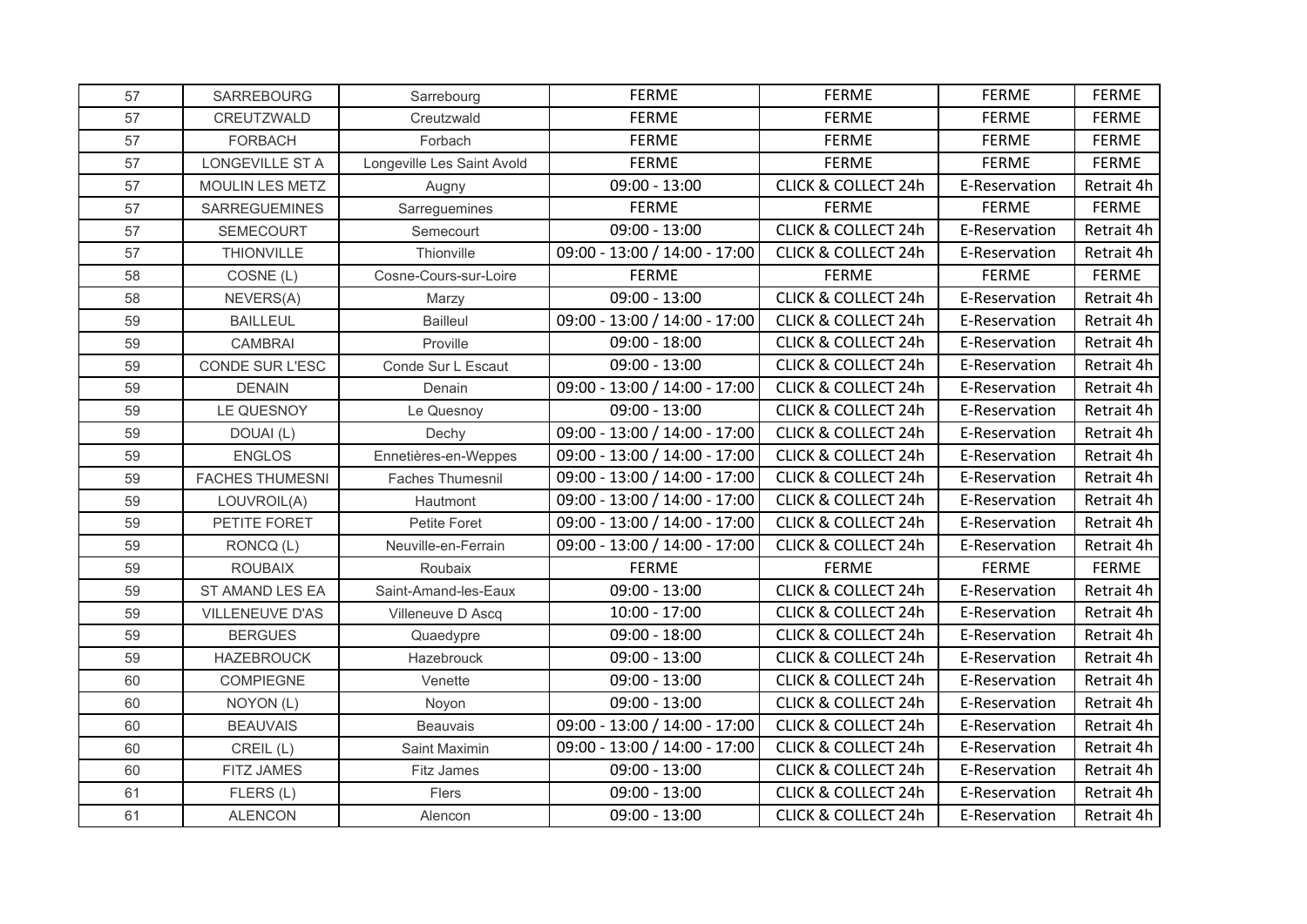| 62 | <b>BRUAY LA BUISSI</b> | Bruay La Buissiere      | 09:00 - 13:00 / 14:00 - 17:00 | <b>CLICK &amp; COLLECT 24h</b> | E-Reservation | Retrait 4h |
|----|------------------------|-------------------------|-------------------------------|--------------------------------|---------------|------------|
| 62 | <b>LENS</b>            | Vendin Le Vieil         | 09:00 - 13:00 / 14:00 - 17:00 | <b>CLICK &amp; COLLECT 24h</b> | E-Reservation | Retrait 4h |
| 62 | NOYELLES GODAUL        | Noyelles Godault        | 09:00 - 13:00 / 14:00 - 17:00 | <b>CLICK &amp; COLLECT 24h</b> | E-Reservation | Retrait 4h |
| 62 | ARRAS (L)              | Arras                   | $09:00 - 13:00$               | <b>CLICK &amp; COLLECT 24h</b> | E-Reservation | Retrait 4h |
| 62 | CALAIS                 | Calais                  | 09:00 - 13:00 / 14:00 - 17:00 | <b>CLICK &amp; COLLECT 24h</b> | E-Reservation | Retrait 4h |
| 62 | RANG DU FLIERS         | Rang Du Fliers          | $09:00 - 13:30$               | <b>CLICK &amp; COLLECT 24h</b> | E-Reservation | Retrait 4h |
| 62 | ST MARTIN BOULO        | Saint Martin Boulogne   | $09:00 - 13:00$               | <b>CLICK &amp; COLLECT 24h</b> | E-Reservation | Retrait 4h |
| 62 | ST OMER                | Arques                  | $09:00 - 13:00$               | <b>CLICK &amp; COLLECT 24h</b> | E-Reservation | Retrait 4h |
| 63 | <b>CLERMONT FERRAN</b> | <b>Clermont Ferrand</b> | $09:00 - 13:00$               | <b>CLICK &amp; COLLECT 24h</b> | E-Reservation | Retrait 4h |
| 63 | <b>LEMPDES</b>         | Lempdes                 | $09:00 - 13:00$               | <b>CLICK &amp; COLLECT 24h</b> | E-Reservation | Retrait 4h |
| 63 | <b>ISSOIRE</b>         | Issoire                 | $09:00 - 13:00$               | <b>CLICK &amp; COLLECT 24h</b> | E-Reservation | Retrait 4h |
| 63 | <b>RIOM</b>            | Riom                    | $09:00 - 13:00$               | <b>CLICK &amp; COLLECT 24h</b> | E-Reservation | Retrait 4h |
| 64 | ANGLET                 | Anglet                  | $09:00 - 13:00$               | <b>CLICK &amp; COLLECT 48h</b> | E-Reservation | Retrait 4h |
| 64 | <b>LONS</b>            | Lons                    | $09:00 - 13:00$               | <b>CLICK &amp; COLLECT 48h</b> | E-Reservation | Retrait 4h |
| 64 | PAU BIZANOS            | <b>Bizanos</b>          | $09:00 - 13:00$               | <b>CLICK &amp; COLLECT 48h</b> | E-Reservation | Retrait 4h |
| 65 | <b>TARBES</b>          | Ibos                    | $09:00 - 13:00$               | <b>CLICK &amp; COLLECT 48h</b> | E-Reservation | Retrait 4h |
| 66 | <b>PERPIGNAN</b>       | Perpignan               | $09:00 - 13:00$               | <b>CLICK &amp; COLLECT 48h</b> | E-Reservation | Retrait 4h |
| 66 | PERPIGNAN CLAIR        | Claira                  | $09:00 - 13:00$               | <b>CLICK &amp; COLLECT 48h</b> | E-Reservation | Retrait 4h |
| 67 | <b>GEISPOLSHEIM</b>    | Geispolsheim            | $09:00 - 13:00$               | <b>CLICK &amp; COLLECT 24h</b> | E-Reservation | Retrait 4h |
| 67 | <b>HAUTEPIERRE</b>     | Strasbourg              | $09:00 - 13:00$               | <b>CLICK &amp; COLLECT 24h</b> | E-Reservation | Retrait 4h |
| 67 | <b>SCHWEIGHOUSE</b>    | Schweighouse-sur-Moder  | $09:00 - 13:00$               | <b>CLICK &amp; COLLECT 24h</b> | E-Reservation | Retrait 4h |
| 67 | <b>SELESTAT</b>        | Selestat                | $09:00 - 13:00$               | <b>CLICK &amp; COLLECT 24h</b> | E-Reservation | Retrait 4h |
| 67 | <b>VENDENHEIM</b>      | Reichstett              | $09:00 - 13:00$               | <b>CLICK &amp; COLLECT 24h</b> | E-Reservation | Retrait 4h |
| 68 | <b>HOUSSEN</b>         | Houssen                 | $09:00 - 13:00$               | <b>CLICK &amp; COLLECT 24h</b> | E-Reservation | Retrait 4h |
| 68 | <b>KINGERSHEIM</b>     | Kingersheim             | 09:00 - 13:00 / 14:00 - 17:00 | <b>CLICK &amp; COLLECT 24h</b> | E-Reservation | Retrait 4h |
| 68 | <b>ST LOUIS</b>        | Saint Louis             | $09:00 - 13:00$               | <b>CLICK &amp; COLLECT 24h</b> | E-Reservation | Retrait 4h |
| 69 | <b>CHAMPAGNE MONT</b>  | Champagne Au Mont D Or  | $09:00 - 13:00$               | <b>CLICK &amp; COLLECT 24h</b> | E-Reservation | Retrait 4h |
| 69 | <b>GIVORS</b>          | Givors                  | $09:00 - 13:00$               | <b>CLICK &amp; COLLECT 24h</b> | E-Reservation | Retrait 4h |
| 69 | <b>ST PRIEST</b>       | <b>Saint Priest</b>     | 09:00 - 13:00 / 14:00 - 17:00 | <b>CLICK &amp; COLLECT 24h</b> | E-Reservation | Retrait 4h |
| 69 | <b>VILLEFRANCHE S</b>  | Villefranche Sur Saone  | 09:00 - 13:00 / 14:00 - 17:00 | <b>CLICK &amp; COLLECT 24h</b> | E-Reservation | Retrait 4h |
| 70 | LURE                   | Lure                    | <b>FERME</b>                  | <b>FERME</b>                   | <b>FERME</b>  | FERME      |
| 70 | LUXEUIL                | Luxeuil Les Bains       | $09:00 - 13:00$               | <b>CLICK &amp; COLLECT 24h</b> | E-Reservation | Retrait 4h |
| 70 | <b>VESOUL</b>          | Pusey                   | $09:00 - 13:00$               | <b>CLICK &amp; COLLECT 24h</b> | E-Reservation | Retrait 4h |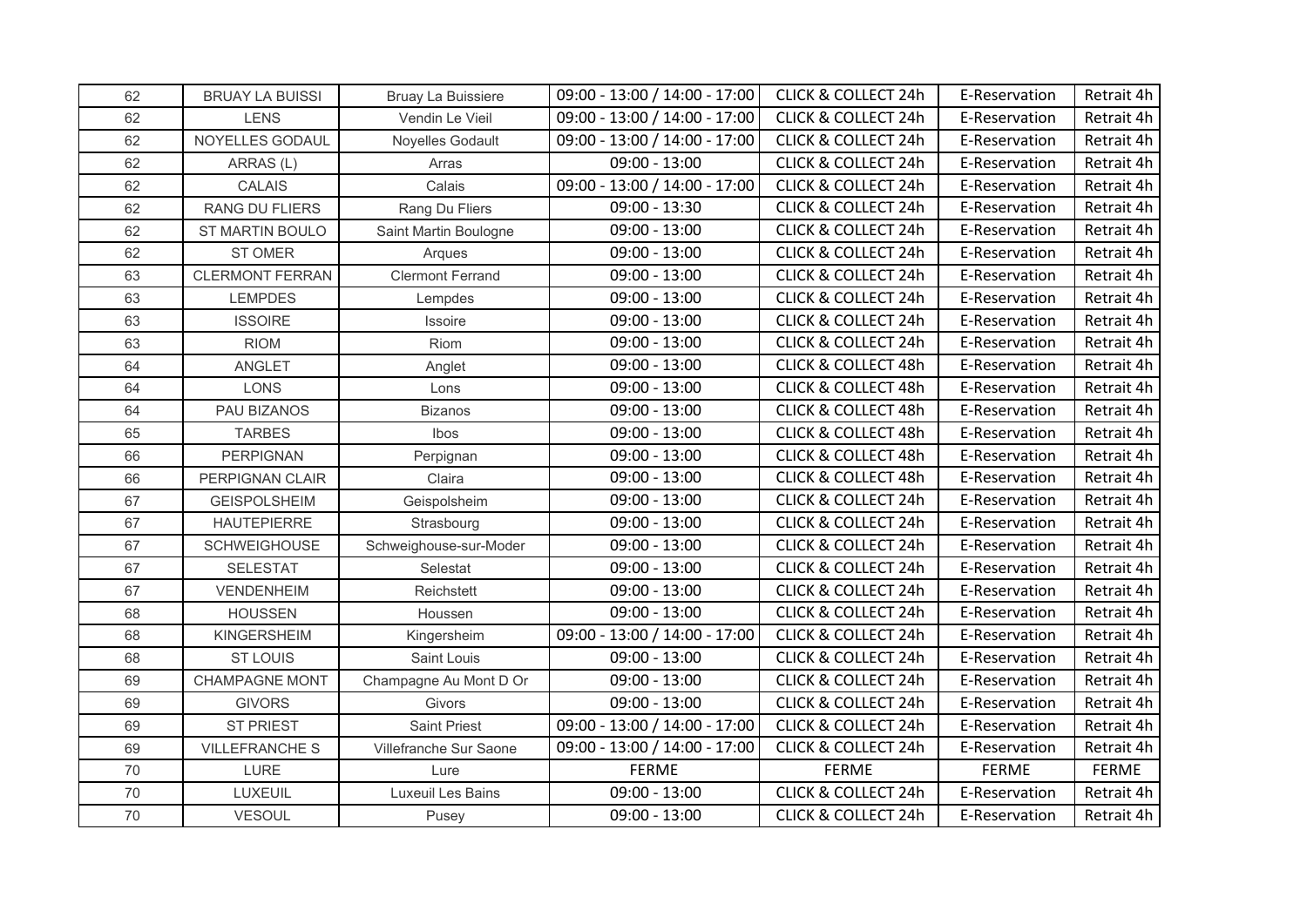| 71 | <b>CHALON SUR SAON</b> | <b>Saint Marcel</b>       | $09:00 - 13:00$               | <b>CLICK &amp; COLLECT 24h</b> | E-Reservation | Retrait 4h   |
|----|------------------------|---------------------------|-------------------------------|--------------------------------|---------------|--------------|
| 71 | LE CREUSOT             | Torcy                     | $09:00 - 13:00$               | <b>CLICK &amp; COLLECT 24h</b> | E-Reservation | Retrait 4h   |
| 71 | MACON (L)              | <b>MACON</b>              | $09:00 - 13:00$               | <b>CLICK &amp; COLLECT 24h</b> | E-Reservation | Retrait 4h   |
| 71 | PARAY LE MONIAL        | Paray Le Monial           | <b>FERME</b>                  | <b>FERME</b>                   | <b>FERME</b>  | <b>FERME</b> |
| 72 | LA FLECHE              | La Fleche                 | $09:00 - 13:00$               | <b>CLICK &amp; COLLECT 24h</b> | E-Reservation | Retrait 4h   |
| 72 | <b>LE MANS</b>         | La Chapelle Saint Aubin   | $09:00 - 13:00$               | <b>CLICK &amp; COLLECT 24h</b> | E-Reservation | Retrait 4h   |
| 72 | LE MANS SUD            | Ruaudin                   | $09:00 - 13:00$               | <b>CLICK &amp; COLLECT 24h</b> | E-Reservation | Retrait 4h   |
| 72 | CHERREAU               | Cherreau                  | $09:00 - 13:00$               | <b>CLICK &amp; COLLECT 24h</b> | E-Reservation | Retrait 4h   |
| 73 | AIX LES BAINS          | Drumettaz-Clarafond       | $09:00 - 13:00$               | <b>CLICK &amp; COLLECT 24h</b> | E-Reservation | Retrait 4h   |
| 73 | <b>ALBERTVILLE</b>     | Gilly Sur Isere           | $09:00 - 13:00$               | <b>CLICK &amp; COLLECT 24h</b> | E-Reservation | Retrait 4h   |
| 73 | <b>BASSENS</b>         | <b>Bassens</b>            | $09:00 - 13:00$               | <b>CLICK &amp; COLLECT 24h</b> | E-Reservation | Retrait 4h   |
| 74 | <b>DOMANCY</b>         | Domancy                   | $09:00 - 13:00$               | <b>CLICK &amp; COLLECT 24h</b> | E-Reservation | Retrait 4h   |
| 74 | ROCHE SUR FORON        | Amancy                    | $09:00 - 13:00$               | <b>CLICK &amp; COLLECT 48h</b> | E-Reservation | Retrait 4h   |
| 74 | ANNEMASSE              | Ville La Grand            | $09:00 - 13:00$               | <b>CLICK &amp; COLLECT 24h</b> | E-Reservation | Retrait 4h   |
| 74 | EPAGNY(A)              | Epagny Metz Tessy         | $09:00 - 13:00$               | <b>CLICK &amp; COLLECT 24h</b> | E-Reservation | Retrait 4h   |
| 74 | <b>THONON LES BAIN</b> | <b>ANTHY SUR LEMAN</b>    | $09:00 - 13:00$               | <b>CLICK &amp; COLLECT 24h</b> | E-Reservation | Retrait 4h   |
| 75 | PARIS VOLTAIRE         | Paris                     | 09:00 - 13:00 / 14:00 - 17:00 | <b>CLICK &amp; COLLECT 24h</b> | E-Reservation | Retrait 4h   |
| 76 | <b>BARENTIN</b>        | <b>Barentin</b>           | 09:00 - 13:00 / 14:00 - 17:00 | <b>CLICK &amp; COLLECT 24h</b> | E-Reservation | Retrait 4h   |
| 76 | <b>GRUCHET LE VALA</b> | <b>Gruchet Le Valasse</b> | $09:00 - 13:00$               | <b>CLICK &amp; COLLECT 24h</b> | E-Reservation | Retrait 4h   |
| 76 | <b>GRAND QUEVILLY</b>  | Le Grand-Quevilly         | $09:00 - 13:00$               | <b>CLICK &amp; COLLECT 24h</b> | E-Reservation | Retrait 4h   |
| 76 | SOTTEVILLE LES         | Sotteville Les Rouen      | $10:00 - 14:00$               | <b>CLICK &amp; COLLECT 24h</b> | E-Reservation | Retrait 4h   |
| 76 | <b>MONTIVILLIERS</b>   | <b>Montivilliers</b>      | $09:00 - 13:00$               | <b>CLICK &amp; COLLECT 24h</b> | E-Reservation | Retrait 4h   |
| 76 | NEUFCHATEL EN B        | Neufchatel En Bray        | <b>FERME</b>                  | <b>FERME</b>                   | <b>FERME</b>  | <b>FERME</b> |
| 76 | <b>TOURVILLE</b>       | Tourville La Riviere      | $09:00 - 13:00$               | <b>CLICK &amp; COLLECT 24h</b> | E-Reservation | Retrait 4h   |
| 76 | <b>DIEPPE</b>          | Dieppe                    | $09:00 - 13:00$               | <b>CLICK &amp; COLLECT 24h</b> | E-Reservation | Retrait 4h   |
| 77 | <b>PROVINS</b>         | Provins                   | $09:00 - 13:00$               | <b>CLICK &amp; COLLECT 24h</b> | E-Reservation | Retrait 4h   |
| 77 | <b>CARRE SENART</b>    | Lieusaint                 | 09:00 - 13:00 / 14:00 - 17:00 | <b>CLICK &amp; COLLECT 24h</b> | E-Reservation | Retrait 4h   |
| 77 | <b>CESSON</b>          | Cesson                    | $09:00 - 13:00$               | <b>CLICK &amp; COLLECT 24h</b> | E-Reservation | Retrait 4h   |
| 77 | CLAYE SOUILLY          | <b>Claye Souilly</b>      | 09:00 - 13:00 / 14:00 - 17:00 | <b>CLICK &amp; COLLECT 24h</b> | E-Reservation | Retrait 4h   |
| 77 | <b>SEPT SORTS</b>      | Sept Sorts                | $09:00 - 13:00$               | <b>CLICK &amp; COLLECT 24h</b> | E-Reservation | Retrait 4h   |
| 77 | MEAUX (L)              | Chauconin-Neufmontiers    | <b>FERME</b>                  | <b>FERME</b>                   | <b>FERME</b>  | FERME        |
| 77 | PONTAULT COMBAU        | Pontault Combault         | 09:00 - 13:00 / 14:00 - 17:00 | <b>CLICK &amp; COLLECT 24h</b> | E-Reservation | Retrait 4h   |
| 77 | TORCY (L)              | Torcy                     | 09:00 - 13:00 / 14:00 - 17:00 | <b>CLICK &amp; COLLECT 24h</b> | E-Reservation | Retrait 4h   |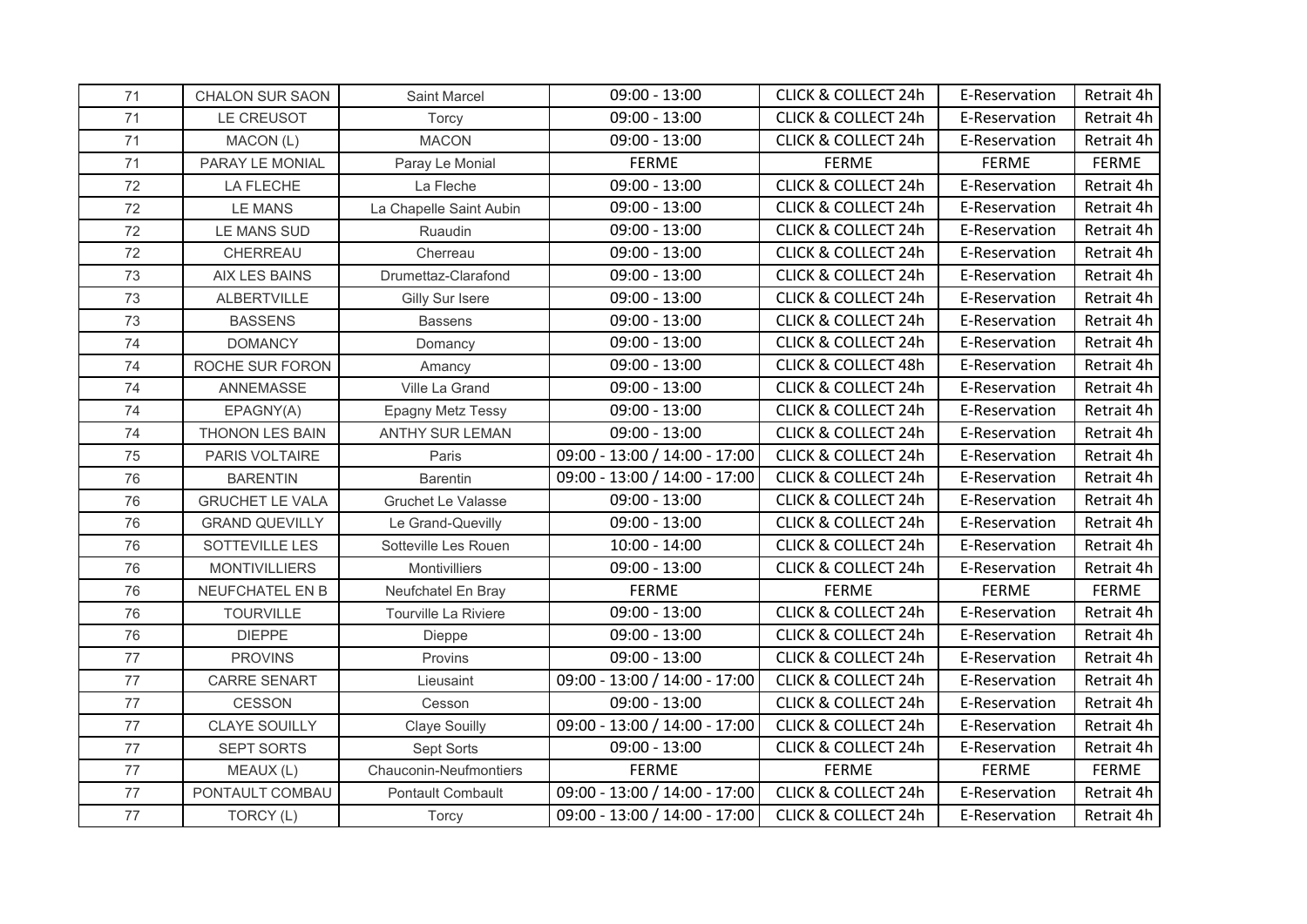| 77 | VAL D'EUROPE           | Serris                        | <b>FERME</b>                  | <b>FERME</b>                   | <b>FERME</b>  | <b>FERME</b> |
|----|------------------------|-------------------------------|-------------------------------|--------------------------------|---------------|--------------|
| 77 | <b>VILLIERS EN BIE</b> | Villiers-en-Bière             | <b>FERME</b>                  | <b>FERME</b>                   | <b>FERME</b>  | <b>FERME</b> |
| 77 | <b>NEMOURS</b>         | Nemours                       | $09:00 - 13:00$               | <b>CLICK &amp; COLLECT 24h</b> | E-Reservation | Retrait 4h   |
| 77 | <b>VARENNES</b>        | Varennes Sur Seine            | $09:00 - 13:00$               | <b>CLICK &amp; COLLECT 24h</b> | E-Reservation | Retrait 4h   |
| 78 | <b>AUBERGENVILLE</b>   | Aubergenville                 | $09:00 - 13:00$               | <b>CLICK &amp; COLLECT 24h</b> | E-Reservation | Retrait 4h   |
| 78 | <b>CHAMBOURCY</b>      | Chambourcy                    | 09:00 - 13:00 / 14:00 - 17:00 | <b>CLICK &amp; COLLECT 24h</b> | E-Reservation | Retrait 4h   |
| 78 | MANTES LA JOLIE        | Mantes La Ville               | $09:00 - 13:00$               | <b>CLICK &amp; COLLECT 24h</b> | E-Reservation | Retrait 4h   |
| 78 | <b>MAUREPAS</b>        | Maurepas                      | $09:00 - 13:00$               | <b>CLICK &amp; COLLECT 24h</b> | E-Reservation | Retrait 4h   |
| 78 | PARLY <sub>2</sub>     | Le Chesnay                    | <b>FERME</b>                  | <b>FERME</b>                   | <b>FERME</b>  | <b>FERME</b> |
| 78 | <b>PLAISIR</b>         | Plaisir                       | <b>FERME</b>                  | <b>FERME</b>                   | <b>FERME</b>  | <b>FERME</b> |
| 79 | <b>BRESSUIRE</b>       | <b>Bressuire</b>              | $09:00 - 13:00$               | <b>CLICK &amp; COLLECT 24h</b> | E-Reservation | Retrait 4h   |
| 79 | NIORT (L)              | Niort                         | $09:00 - 13:00$               | <b>CLICK &amp; COLLECT 48h</b> | E-Reservation | Retrait 4h   |
| 80 | ABBEVILLE              | Abbeville                     | $09:00 - 13:00$               | <b>CLICK &amp; COLLECT 24h</b> | E-Reservation | Retrait 4h   |
| 80 | <b>AMIENS</b>          | Glisy                         | 09:00 - 13:00 / 14:00 - 17:00 | <b>CLICK &amp; COLLECT 24h</b> | E-Reservation | Retrait 4h   |
| 80 | DURY(A)                | Dury                          | $09:00 - 13:00$               | <b>CLICK &amp; COLLECT 24h</b> | E-Reservation | Retrait 4h   |
| 80 | <b>MERS LES BAINS</b>  | Mers Les Bains                | $09:00 - 13:00$               | <b>CLICK &amp; COLLECT 24h</b> | E-Reservation | Retrait 4h   |
| 80 | <b>PERONNE</b>         | Péronne                       | $10:30 - 13:30$               | <b>CLICK &amp; COLLECT 24h</b> | E-Reservation | Retrait 4h   |
| 81 | <b>BAZEILLES</b>       | <b>Bazeilles</b>              | $09:00 - 12:00$               | <b>CLICK &amp; COLLECT 24h</b> | E-Reservation | Retrait 4h   |
| 81 | <b>CASTRES</b>         | Castres                       | $09:00 - 13:00$               | <b>CLICK &amp; COLLECT 48h</b> | E-Reservation | Retrait 4h   |
| 81 | <b>ALBI</b>            | Albi                          | $09:00 - 13:00$               | <b>CLICK &amp; COLLECT 48h</b> | E-Reservation | Retrait 4h   |
| 82 | <b>MONTAUBAN</b>       | Montauban                     | $09:00 - 13:00$               | <b>CLICK &amp; COLLECT 48h</b> | E-Reservation | Retrait 4h   |
| 83 | <b>SOLLIES PONT</b>    | Sollies Pont                  | 09:00 - 13:00 / 14:00 - 17:00 | <b>CLICK &amp; COLLECT 48h</b> | E-Reservation | Retrait 4h   |
| 83 | <b>ST MAXIMIN</b>      | Saint Maximin La Sainte Baume | $09:00 - 13:00$               | <b>CLICK &amp; COLLECT 48h</b> | E-Reservation | Retrait 4h   |
| 83 | <b>OLLIOULES</b>       | Ollioules                     | $09:00 - 13:00$               | <b>CLICK &amp; COLLECT 48h</b> | E-Reservation | Retrait 4h   |
| 83 | PUGET (L)              | <b>Puget Sur Argens</b>       | 09:00 - 13:00 / 14:00 - 17:00 | <b>CLICK &amp; COLLECT 48h</b> | E-Reservation | Retrait 4h   |
| 83 | <b>TOULON</b>          | La Valette Du Var             | 09:00 - 13:00 / 14:00 - 17:00 | <b>CLICK &amp; COLLECT 48h</b> | E-Reservation | Retrait 4h   |
| 84 | <b>BOLLENE</b>         | <b>Bollène</b>                | $09:00 - 13:00$               | <b>CLICK &amp; COLLECT 48h</b> | E-Reservation | Retrait 4h   |
| 84 | LE PONTET              | Le Pontet                     | 09:00 - 13:00 / 14:00 - 17:00 | <b>CLICK &amp; COLLECT 48h</b> | E-Reservation | Retrait 4h   |
| 84 | L'ISLE SUR LA S        | L Isle Sur La Sorgue          | <b>FERME</b>                  | <b>FERME</b>                   | <b>FERME</b>  | <b>FERME</b> |
| 84 | MISTRAL 7              | Avignon                       | $09:00 - 13:00$               | <b>CLICK &amp; COLLECT 48h</b> | E-Reservation | Retrait 4h   |
| 84 | ORANGE                 | Orange                        | $09:00 - 13:00$               | <b>CLICK &amp; COLLECT 48h</b> | E-Reservation | Retrait 4h   |
| 85 | CHALLANS               | Challans                      | $09:00 - 13:00$               | <b>CLICK &amp; COLLECT 48h</b> | E-Reservation | Retrait 4h   |
| 85 | CHATEAU D'OLONN        | Chateau D Olonne              | $09:00 - 13:00$               | <b>CLICK &amp; COLLECT 48h</b> | E-Reservation | Retrait 4h   |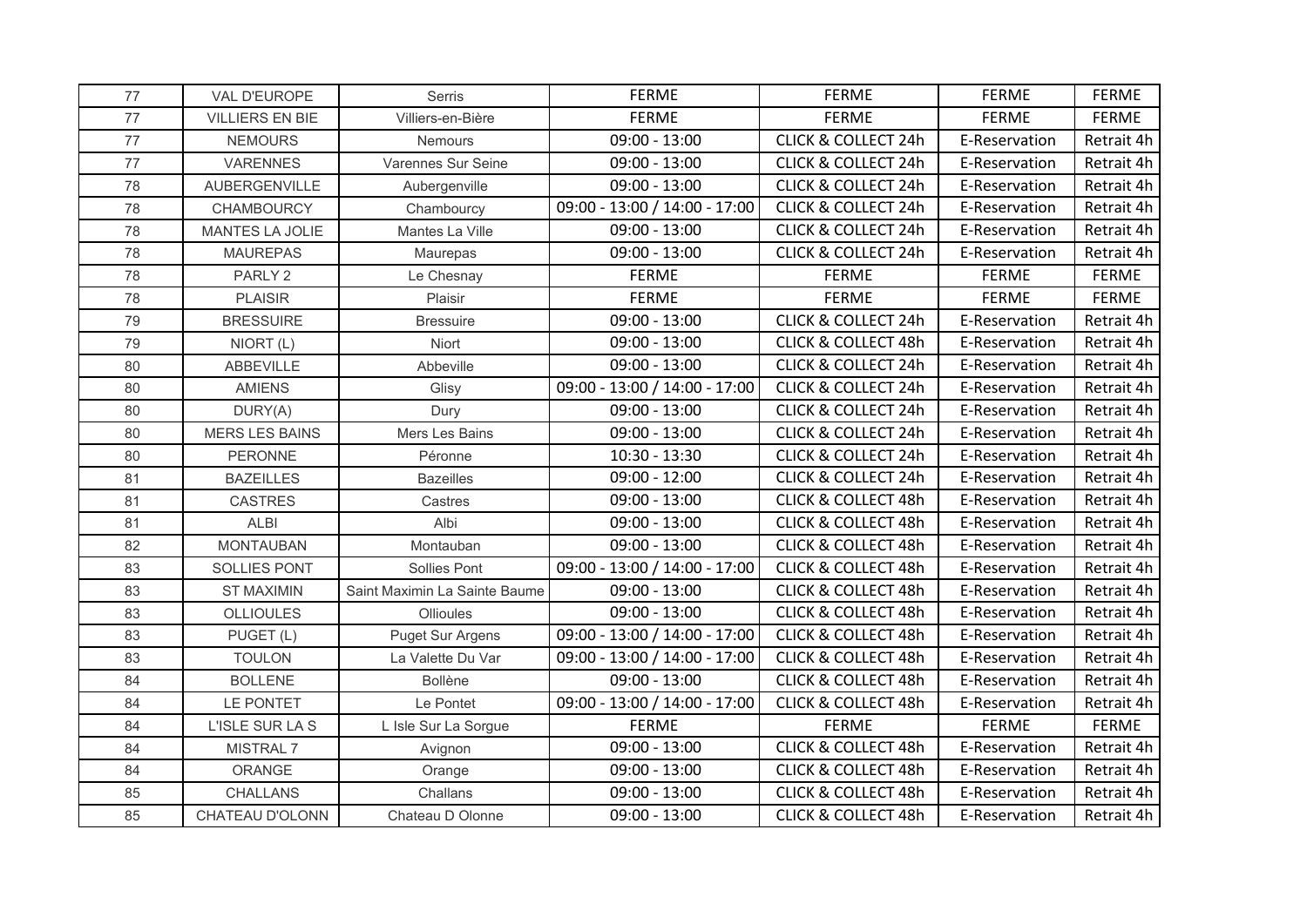| 85 | <b>MONTAIGU</b>        | <b>Bouffere</b>           | $09:00 - 13:00$               | <b>CLICK &amp; COLLECT 48h</b> | E-Reservation | Retrait 4h   |
|----|------------------------|---------------------------|-------------------------------|--------------------------------|---------------|--------------|
| 85 | LA ROCHE SUR YO        | La Roche Sur Yon          | $09:00 - 13:00$               | <b>CLICK &amp; COLLECT 48h</b> | E-Reservation | Retrait 4h   |
| 86 | CHATELLERAULT          | Chatellerault             | $09:00 - 13:00$               | <b>CLICK &amp; COLLECT 24h</b> | E-Reservation | Retrait 4h   |
| 86 | POITIERS SUD           | Poitiers                  | $09:00 - 13:00$               | <b>CLICK &amp; COLLECT 24h</b> | E-Reservation | Retrait 4h   |
| 87 | <b>LIMOGES NORD</b>    | Limoges                   | $09:00 - 13:00$               | <b>CLICK &amp; COLLECT 24h</b> | E-Reservation | Retrait 4h   |
| 87 | <b>LIMOGES SUD</b>     | Le Vigen                  | $09:00 - 13:00$               | <b>CLICK &amp; COLLECT 24h</b> | E-Reservation | Retrait 4h   |
| 88 | <b>EPINAL</b>          | Jeuxey                    | $09:00 - 13:00$               | <b>CLICK &amp; COLLECT 24h</b> | E-Reservation | Retrait 4h   |
| 88 | <b>REMIREMONT</b>      | Remiremont                | <b>FERME</b>                  | <b>FERME</b>                   | <b>FERME</b>  | <b>FERME</b> |
| 88 | ST DIE                 | Saint Die Des Vosges      | $09:00 - 13:00$               | <b>CLICK &amp; COLLECT 24h</b> | E-Reservation | Retrait 4h   |
| 88 | CONTREXEVILLE          | Contrexeville             | $09:00 - 12:00$               | <b>CLICK &amp; COLLECT 24h</b> | E-Reservation | Retrait 4h   |
| 89 | <b>AUXERRE</b>         | Auxerre                   | $09:00 - 13:00$               | <b>CLICK &amp; COLLECT 24h</b> | E-Reservation | Retrait 4h   |
| 89 | <b>AVALLON</b>         | Avallon                   | <b>FERME</b>                  | <b>FERME</b>                   | <b>FERME</b>  | <b>FERME</b> |
| 89 | <b>SENS</b>            | Sens                      | <b>FERME</b>                  | <b>FERME</b>                   | <b>FERME</b>  | <b>FERME</b> |
| 90 | <b>BELFORT</b>         | Bessoncourt               | $09:00 - 13:00$               | <b>CLICK &amp; COLLECT 24h</b> | E-Reservation | Retrait 4h   |
| 91 | <b>MONTGERON</b>       | Montgeron                 | $09:00 - 13:00$               | <b>CLICK &amp; COLLECT 24h</b> | E-Reservation | Retrait 4h   |
| 91 | EVRY 2                 | Evry                      | <b>FERME</b>                  | <b>FERME</b>                   | <b>FERME</b>  | <b>FERME</b> |
| 91 | QUINCY SOUS SEN        | Quincy Sous Senart        | $09:00 - 13:00$               | <b>CLICK &amp; COLLECT 24h</b> | E-Reservation | Retrait 4h   |
| 91 | STE GENEVIEVE          | Sainte-Geneviève-des-Bois | 09:00 - 13:00 / 14:00 - 17:00 | <b>CLICK &amp; COLLECT 24h</b> | E-Reservation | Retrait 4h   |
| 91 | <b>BREUILLET</b>       | <b>Breuillet</b>          | $09:00 - 13:00$               | <b>CLICK &amp; COLLECT 24h</b> | E-Reservation | Retrait 4h   |
| 91 | <b>ETAMPES</b>         | Étampes                   | $09:00 - 13:00$               | <b>CLICK &amp; COLLECT 48h</b> | E-Reservation | Retrait 4h   |
| 91 | <b>VILLEBON</b>        | Villebon Sur Yvette       | 09:00 - 13:00 / 14:00 - 17:00 | <b>CLICK &amp; COLLECT 24h</b> | E-Reservation | Retrait 4h   |
| 92 | <b>VILLENEUVE GARE</b> | Villeneuve La Garenne     | <b>FERME</b>                  | <b>FERME</b>                   | <b>FERME</b>  | <b>FERME</b> |
| 93 | <b>AUBERVILLIERS</b>   | Aubervilliers             | <b>FERME</b>                  | <b>FERME</b>                   | <b>FERME</b>  | <b>FERME</b> |
| 93 | <b>DRANCY</b>          | Drancy                    | <b>FERME</b>                  | <b>FERME</b>                   | <b>FERME</b>  | <b>FERME</b> |
| 93 | <b>O'PARINOR</b>       | Aulnay Sous Bois          | <b>FERME</b>                  | <b>FERME</b>                   | <b>FERME</b>  | <b>FERME</b> |
| 93 | ROSNY (L)              | Rosny-sous-Bois           | <b>FERME</b>                  | <b>FERME</b>                   | <b>FERME</b>  | <b>FERME</b> |
| 93 | NOISY LE GRAND         | Noisy-le-Grand            | <b>FERME</b>                  | <b>FERME</b>                   | <b>FERME</b>  | <b>FERME</b> |
| 93 | VILLEPINTE(A)          | Gonesse                   | 09:00 - 13:00 / 14:00 - 17:00 | <b>CLICK &amp; COLLECT 24h</b> | E-Reservation | Retrait 4h   |
| 94 | <b>BELLE EPINE</b>     | Thiais                    | 09:00 - 13:00 / 14:00 - 18:00 | <b>CLICK &amp; COLLECT 24h</b> | E-Reservation | Retrait 4h   |
| 94 | CRETEIL                | Créteil                   | $09:00 - 13:00$               | <b>CLICK &amp; COLLECT 24h</b> |               |              |
| 94 | FRESNES(A)             | Fresnes                   | 09:00 - 13:00 / 14:00 - 18:00 | <b>CLICK &amp; COLLECT 24h</b> | E-Reservation | Retrait 4h   |
| 94 | <b>VAL DE FONTENAY</b> | Fontenay Sous Bois        | <b>FERME</b>                  | <b>FERME</b>                   | <b>FERME</b>  | <b>FERME</b> |
| 95 | ARGENTEUIL             | Argenteuil                | <b>FERME</b>                  | <b>FERME</b>                   | <b>FERME</b>  | <b>FERME</b> |